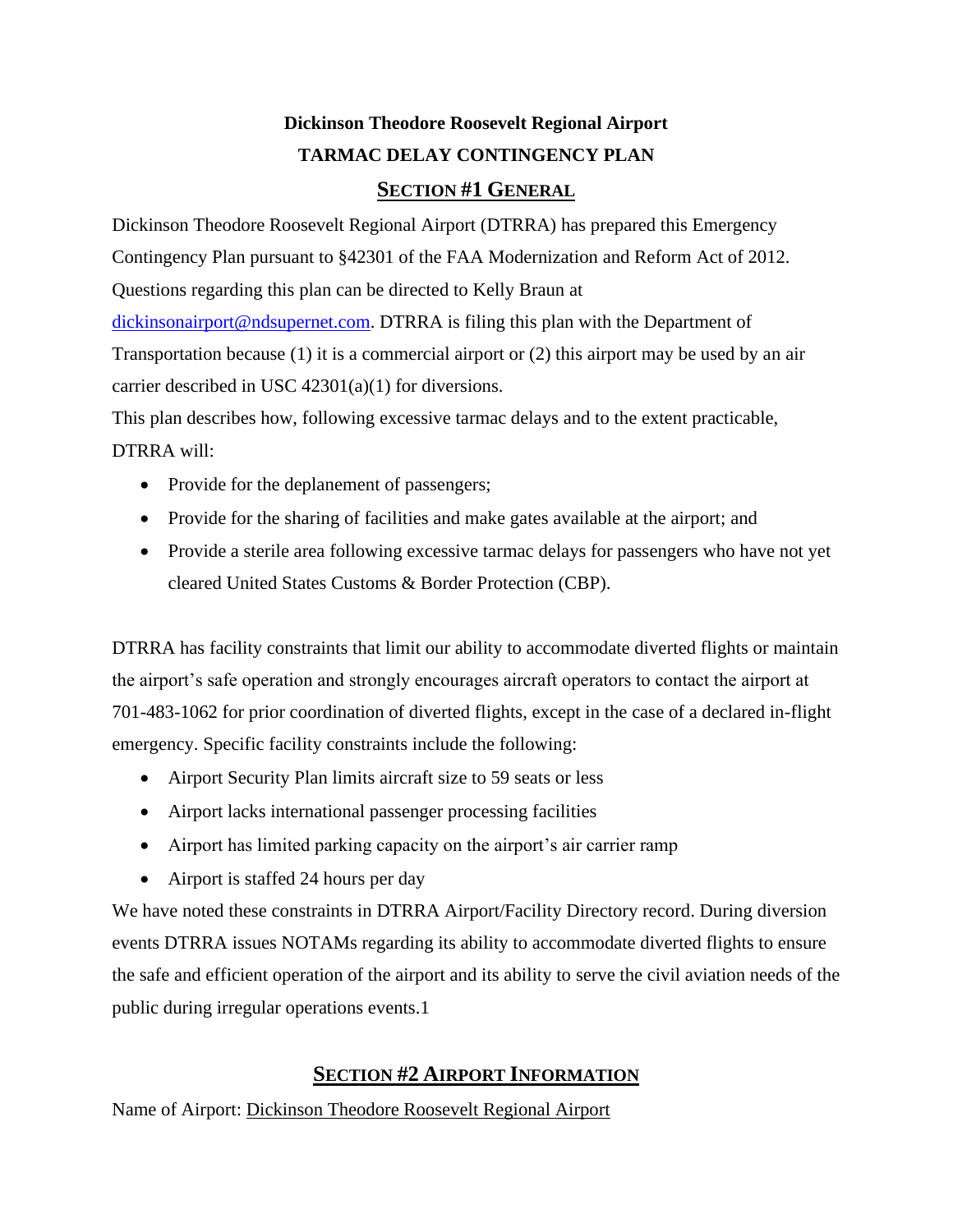Name and title of person preparing the plan: Kelly Braun, Airport Manager Preparer contact number: 701-483-1062 Preparer contact e-mail: dickinsonairport@ndsupernet.com Date of submission of plan: June 2<sup>nd</sup>, 2022 Airport Category: Non Hub

#### **SECTION #3 CONTACT INFORMATION**

In the event of a diversion or other irregular operation aircraft operators should contact 701-483- 1062, if no answer contact Minneapolis Center via frequency or 651-463-5580, which has the proper information to contact and inform the airport manager of the situation. All local aircraft operators will be provided a 24 hour phone number for assistance.

## **SECTION #4 PLAN FOR THE DEPLANEMENT OF PASSENGERS FOLLOWING EXCESSIVE TARMAC DELAYS**

DTRRA does not own or operate any of the equipment needed to safely deplane passengers from air carrier aircraft and is, therefore, unable on its own to provide for the deplanement of passengers. Additionally airport personnel are not trained to assist in the deplanement of passengers using equipment owned or operated by air carriers or contract service providers. We will provide a list of airlines, ground handlers, fixed base operators and others who may have the necessary equipment and personnel to safely deplane passengers to airlines as soon as practicable after receiving requests from such airlines experiencing excessive tarmac delays at the contact number listed above. If the aircraft has the proper equipment to deplane passengers (i.e. stair door) the aircraft may taxi back to the commercial terminal and deplane it passengers into the airport sterile area, prior notification must be made to the airport manager to assure proper TSA staffing levels are available before deplaning passengers.

# **SECTION #5 PLAN FOR THE SHARING OF FACILITIES AND MAKE GATES AVAILABLE IN AN EMERGENCY**

The gates at DTRRA are common use gates and are controlled by the airport. We direct our common use air carrier users to make gates and other facilities available to an air carrier seeking